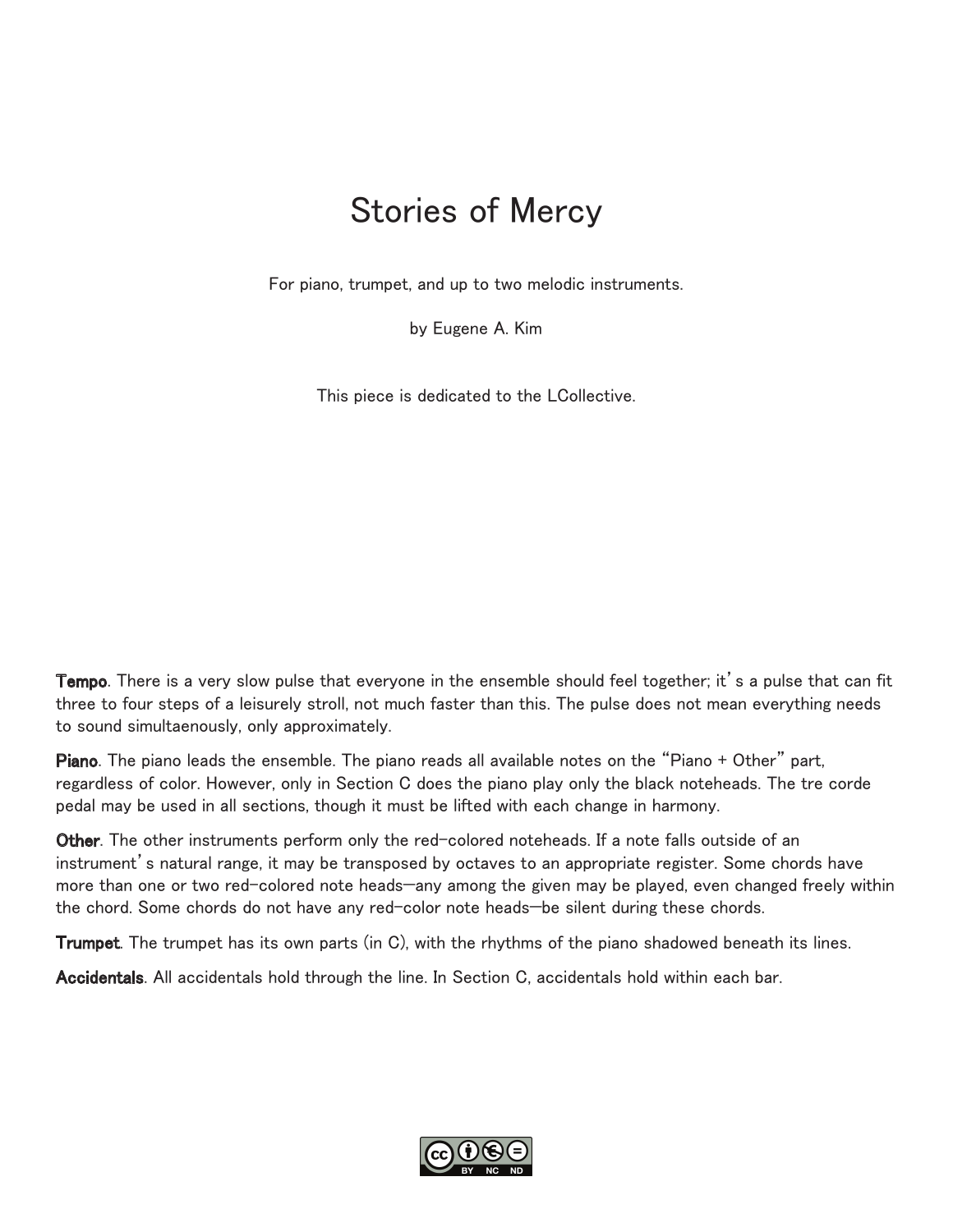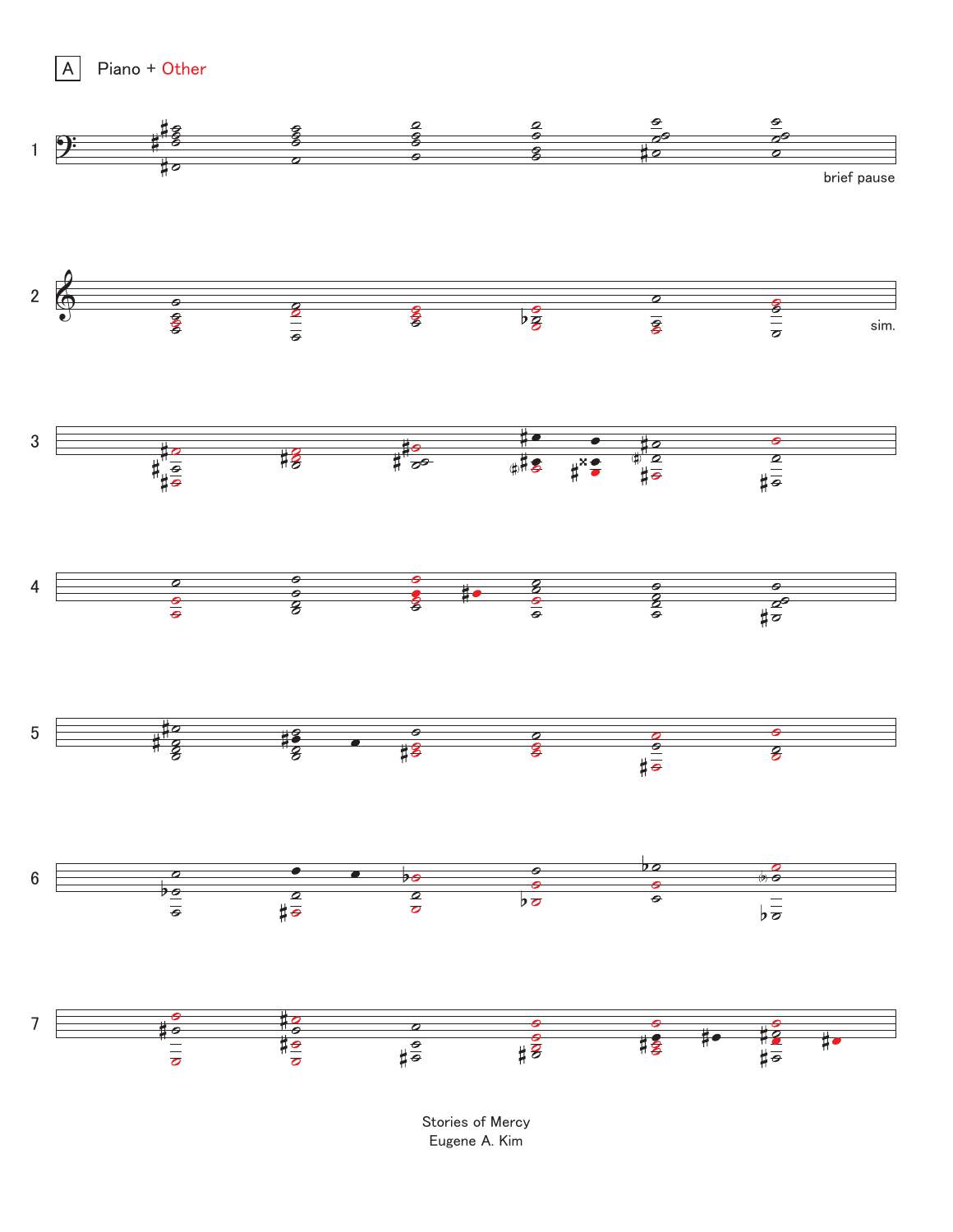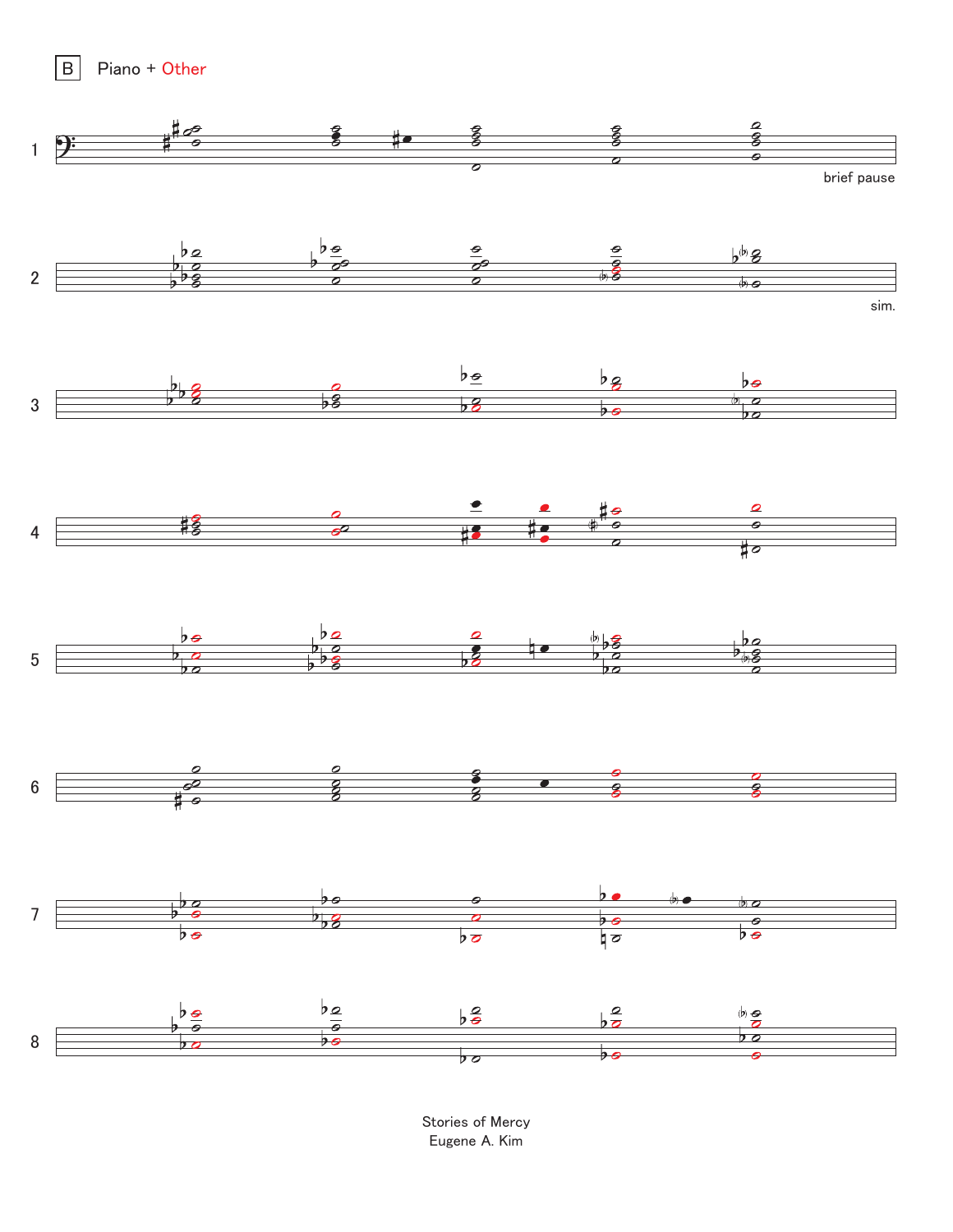











Stories of Mercy Eugene A. Kim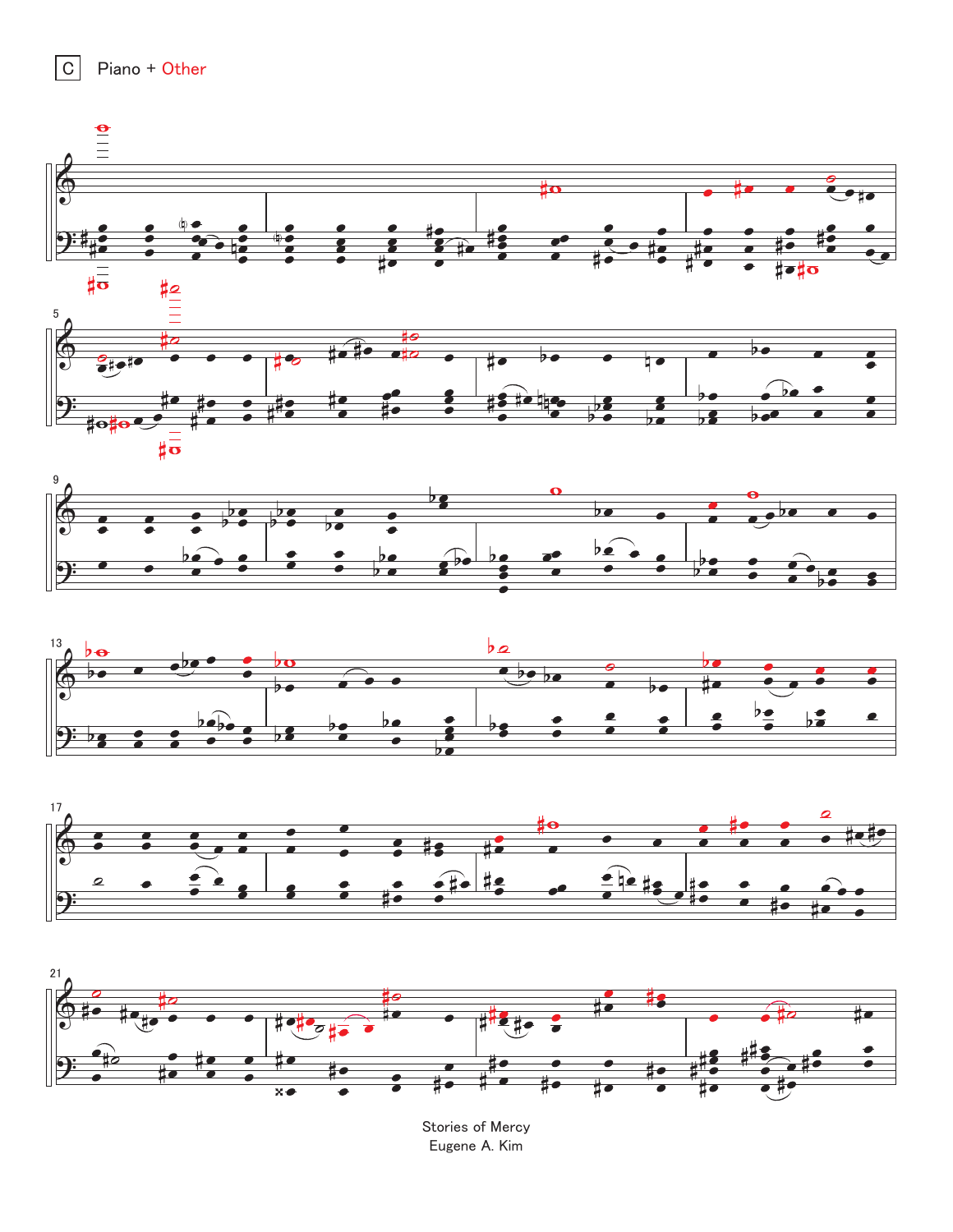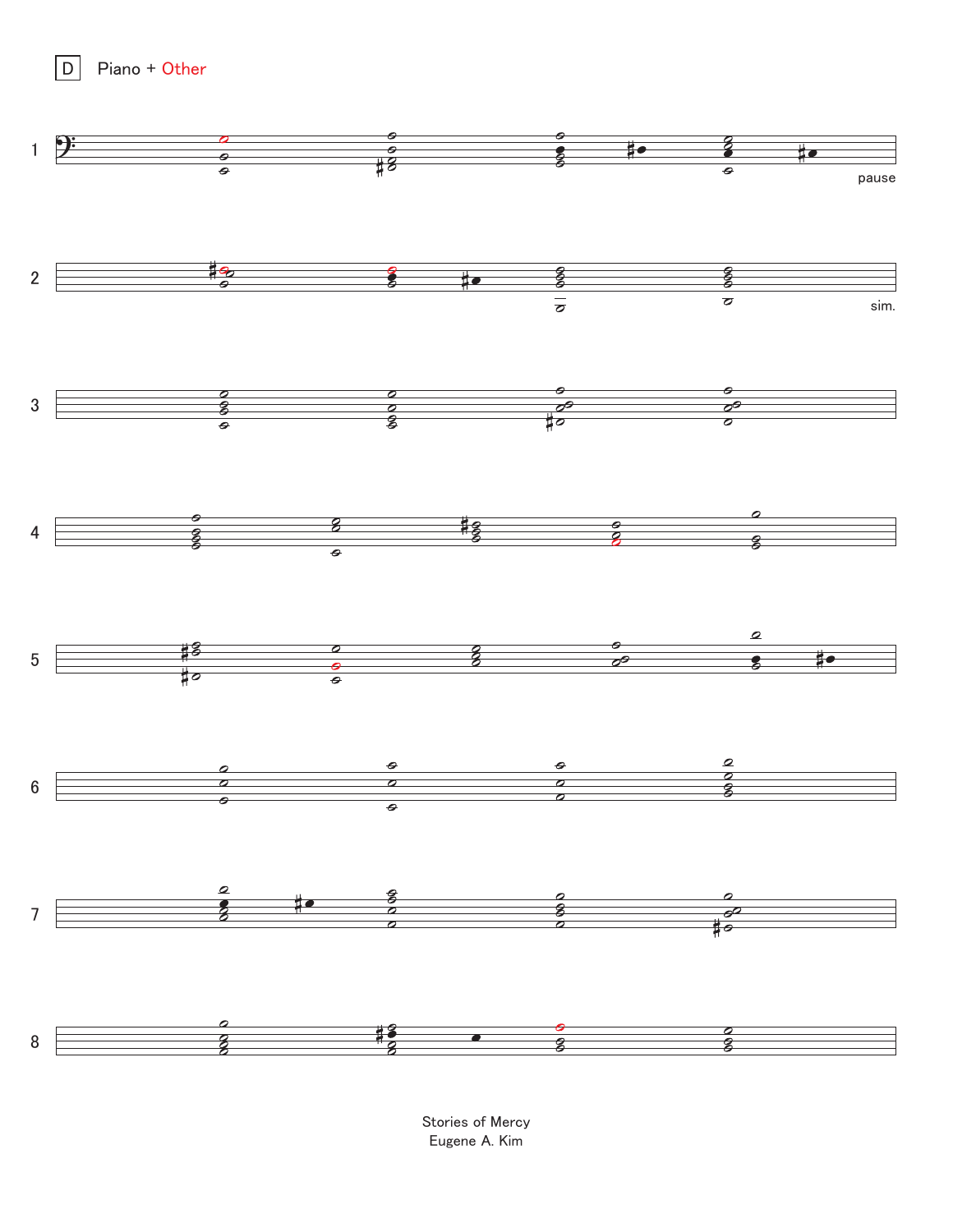

Coda

Piano + Other

Pasadena, CA, May 2019.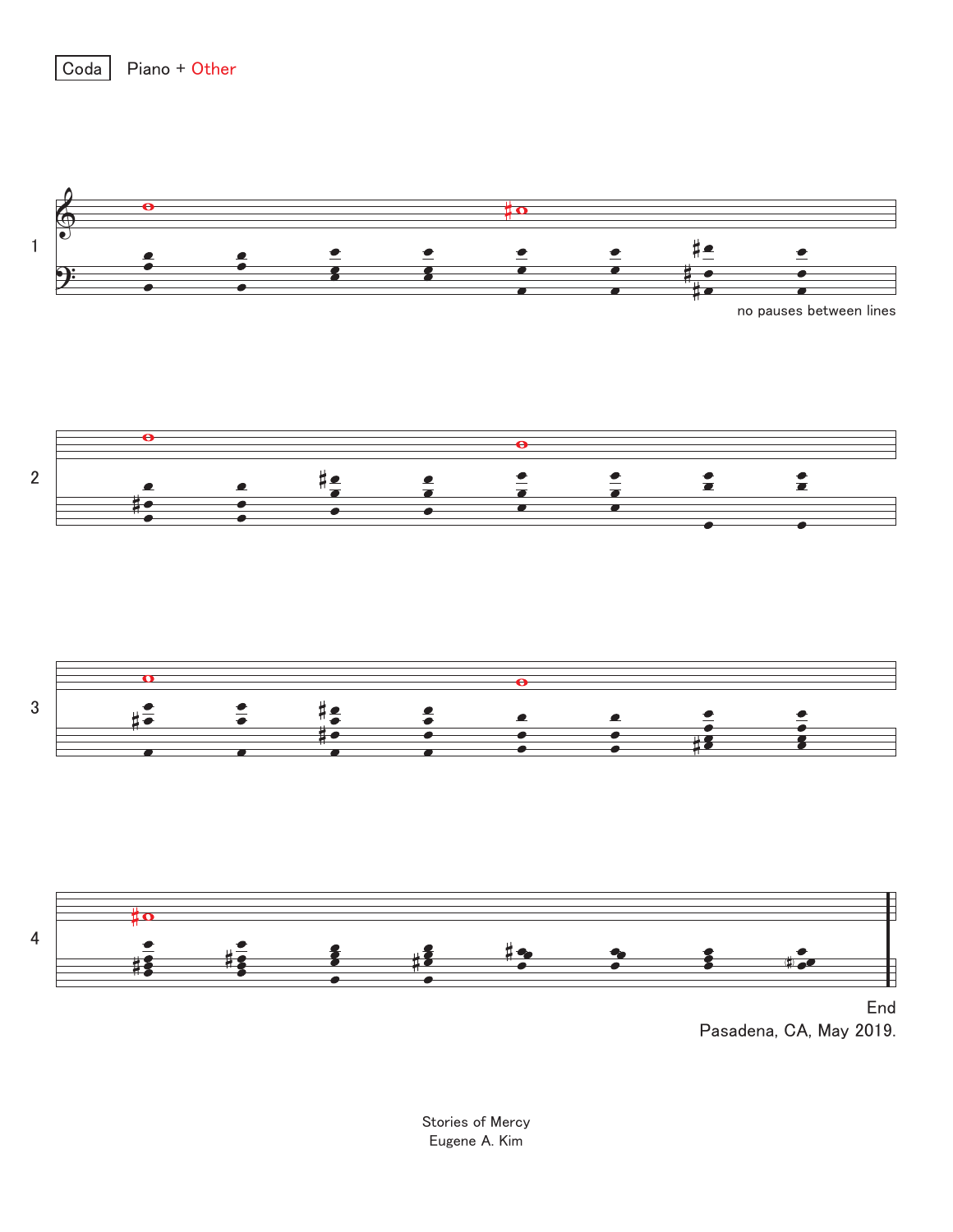|                  | Trumpet (in C)            |                                   |                          |                                          |                          |                          |                                           |                                            |             |
|------------------|---------------------------|-----------------------------------|--------------------------|------------------------------------------|--------------------------|--------------------------|-------------------------------------------|--------------------------------------------|-------------|
|                  | $\boldsymbol{\mathsf{A}}$ |                                   |                          |                                          |                          |                          |                                           |                                            |             |
|                  |                           |                                   |                          |                                          |                          |                          |                                           |                                            |             |
| $\mathbf{1}$     | 6<br>tacet                |                                   |                          |                                          |                          |                          |                                           |                                            |             |
|                  |                           | $\mathcal{O}$                     | $\circ$                  | $\cal O$                                 |                          | $\mathcal{O}$            | $\mathcal{O}$                             | $\circ$                                    | brief pause |
| $\overline{2}$   |                           |                                   |                          | $\Omega$                                 |                          |                          | $\frac{\text{H}}{\text{H}}$               |                                            |             |
|                  |                           | $\sharp$ o<br>$\mathcal{O}$       | $\circ$                  | $\circ$                                  |                          | $\circ$                  | $\mathcal{O}$                             | $\circ$                                    | sim.        |
|                  |                           |                                   |                          | $\sharp$ o                               |                          |                          | $\overline{\bullet}$                      |                                            |             |
| $\sqrt{3}$       |                           | $\overline{\bullet}$              |                          |                                          |                          |                          |                                           |                                            |             |
|                  |                           | $\mathcal O$                      | $\mathcal O$             | $\circ$                                  |                          | $\overline{\mathcal{O}}$ | $\overline{\mathcal{C}}$<br>$\mathcal{O}$ | $\circ$                                    |             |
| $\overline{4}$   |                           | $\sharp$ o                        |                          | $\overline{\bullet}$                     |                          |                          |                                           |                                            |             |
|                  |                           | $\mathcal{O}$                     | $\cal O$                 | $\bigcirc$                               | $\bullet$                | $\mathcal O$             | $\mathcal{O}$                             | $\cal O$                                   |             |
|                  |                           |                                   |                          |                                          |                          |                          | $\overline{\bullet}$                      |                                            |             |
| $\sqrt{5}$       |                           |                                   |                          | $\overline{\mathbf{o}}$                  |                          |                          |                                           |                                            |             |
|                  |                           | $\mathcal{O}$                     | $\overline{\mathcal{C}}$ | $\overline{\mathcal{C}}$<br>$\cal O$     |                          | $\circ$                  | $\circ$                                   | $\mathcal{O}$                              |             |
| $\boldsymbol{6}$ |                           | $\frac{\text{p}}{\text{p}}$       |                          | $\overline{\mathbf{e}}$                  |                          |                          | $\overline{\bullet}$                      |                                            |             |
|                  |                           | $\mathcal{O}$                     | $\overline{\mathcal{C}}$ | $\overline{\mathcal{O}}$<br>$\mathcal O$ |                          | $\mathcal{O}$            | $\mathcal{O}$                             | $\mathcal{O}$                              |             |
| $\overline{7}$   |                           | $\Omega$                          |                          |                                          |                          |                          |                                           |                                            |             |
|                  |                           | $\mathcal{O}$                     | $\overline{\mathcal{O}}$ | $\overline{\bullet}$<br>$\mathcal{O}$    |                          | $\overline{\mathcal{O}}$ | $\sharp$ o<br>$\overline{\mathcal{O}}$    | $\overline{O}$<br>$\overline{\phantom{0}}$ | $\bullet$   |
|                  | $\, {\bf B}$              |                                   |                          |                                          |                          |                          |                                           |                                            |             |
|                  |                           |                                   |                          |                                          |                          |                          |                                           |                                            |             |
| $\mathbf{1}$     | 6<br>tacet                |                                   |                          |                                          |                          |                          |                                           |                                            |             |
|                  | $\bullet$ )               | $\circ$                           | $\overline{\mathcal{L}}$ | $\overline{\mathcal{C}}$                 | $\circ$                  |                          | $\mathcal{O}$                             | $\circ$                                    | brief pause |
|                  |                           |                                   |                          |                                          |                          |                          |                                           |                                            |             |
| $\overline{2}$   |                           | $\circ$                           | $\circ$                  |                                          | $\circ$                  |                          | $\frac{1}{4}$ o<br>$\mathcal{O}$          | $\circ$                                    |             |
|                  |                           |                                   |                          |                                          |                          |                          |                                           |                                            | sim.        |
| $\mathbf{3}$     |                           | $\overline{p}$                    |                          |                                          | $\sharp$ o               |                          |                                           | $\bullet$                                  |             |
|                  |                           | $\circ$                           | $\mathcal{O}$            |                                          | $\circ$                  |                          | $\mathcal{O}$                             | $\mathcal{O}$                              | carry over  |
| 4                |                           | $\overline{\bullet}$              | $\sharp$ o               |                                          |                          |                          | $\overline{\bullet}$                      |                                            |             |
|                  |                           | $\bullet$                         | $\mathcal{O}$            |                                          | $\overline{\mathcal{O}}$ | $\overline{\mathcal{C}}$ | $\mathcal{O}$                             | $\mathcal{O}$                              | brief pause |
|                  |                           |                                   |                          |                                          |                          |                          |                                           |                                            |             |
| $5\,$            |                           | #o                                |                          |                                          | $\overline{\bullet}$     |                          |                                           |                                            |             |
|                  |                           | $\circ$                           | $\circ$                  |                                          | $\overline{\mathbb{C}}$  | $\bigcirc$               | $\mathcal O$                              | $\circ$                                    | sim.        |
| $\boldsymbol{6}$ |                           |                                   |                          |                                          |                          |                          | $\overline{\mathbf{o}}$                   |                                            |             |
|                  |                           | $\mathcal{O}$                     | $\circ$                  |                                          | $\overline{\mathcal{C}}$ | $\overline{\mathcal{L}}$ | $\cal O$                                  | $\cal O$                                   |             |
|                  |                           | $\overline{\mathbf{p}\mathbf{o}}$ |                          |                                          | $b$ o                    |                          |                                           | $\overline{\bullet}$                       |             |
| $\overline{7}$   |                           | $\circ$                           | $\circ$                  |                                          | $\circ$                  |                          | $\overline{\mathcal{O}}$                  | $\circ$<br>$\overline{\mathcal{L}}$        |             |
|                  |                           |                                   |                          |                                          |                          |                          |                                           |                                            |             |
| 8                |                           | o                                 | $\overline{\bullet}$     |                                          |                          |                          | $\overline{20}$                           |                                            |             |
|                  |                           | $\overline{a}$                    | $\circ$                  |                                          | $\circ$                  |                          | $\overline{a}$                            | $\overline{a}$                             |             |